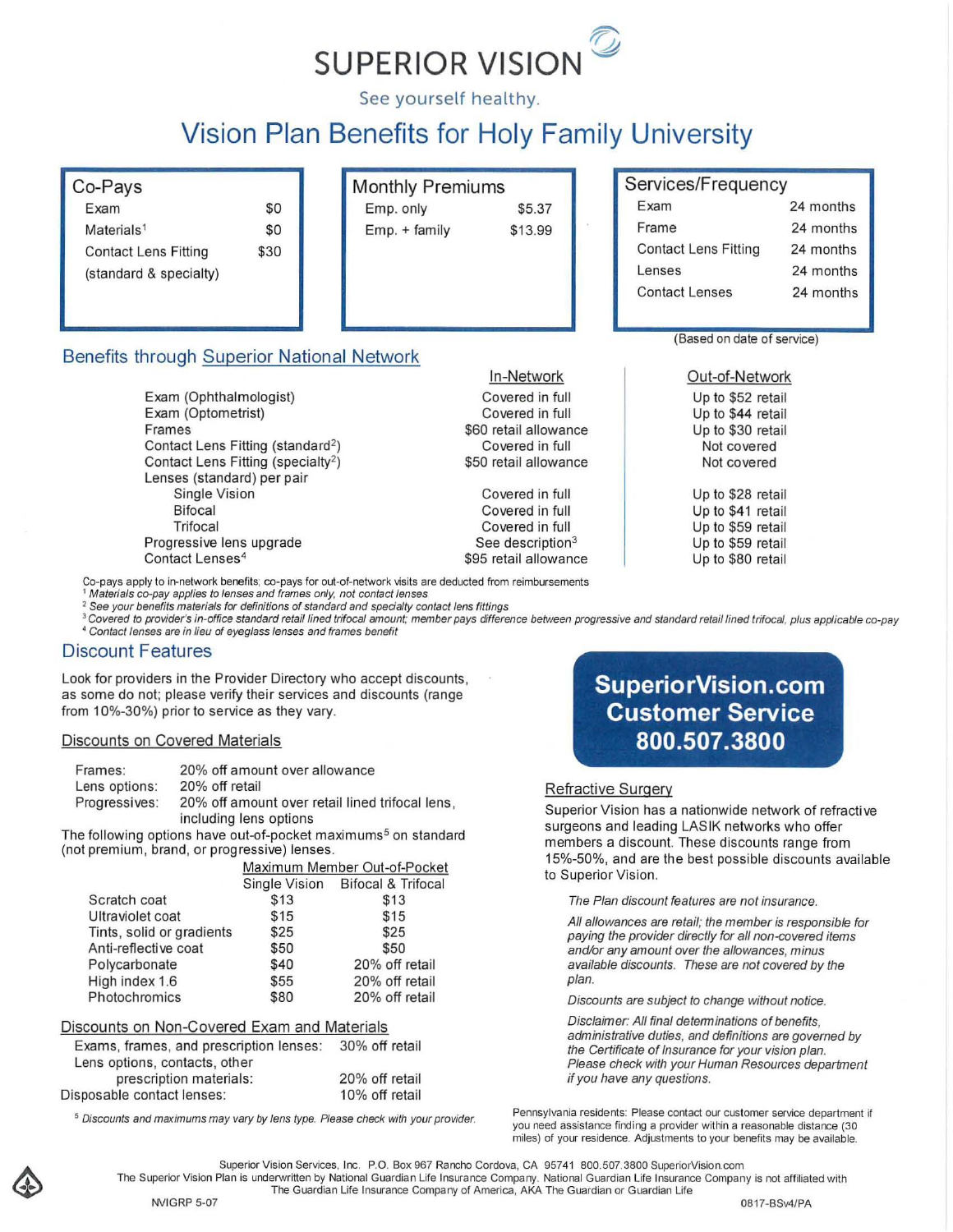

**NATIONAL GUARDIAN LIFE INSURANCE COMPANY (called "We", "Our", and "Us") 2 East Gilman Street Madison, Wisconsin 53701** 

# **GROUP VISION CARE INSURANCE CERTIFICATE**

Administrator: Superior Vision Services, Inc. 11101 White Rock Road Rancho Cordova, CA 95670

This Certificate explains the vision insurance coverage under the Group Policy (the Policy) issued to the Policyholder.

The Policyholder and the Group Policy Number are shown in the Certificate Schedule page.

This, together with the Schedule of Benefits, forms Your Certificate of Insurance while an insured is covered under the Policy. It replaces any previous Certificates of Insurance issued under the Policy to You.

This Certificate provides a description of Your vision care benefits. All benefits are governed by the terms and conditions of the Policy. The Policy alone constitutes the entire contract between the Policyholder and Us. You may examine the Policy during regular business hours by contacting the Policyholder.

Linkey A81

Kimberly A. Shaul, Secretary Mark Solverud, President

Mark 7 to

# **NON-PARTICIPATING**

# **THIS IS A LEGAL CONTRACT - PLEASE READ YOUR CERTIFICATE CAREFULLY**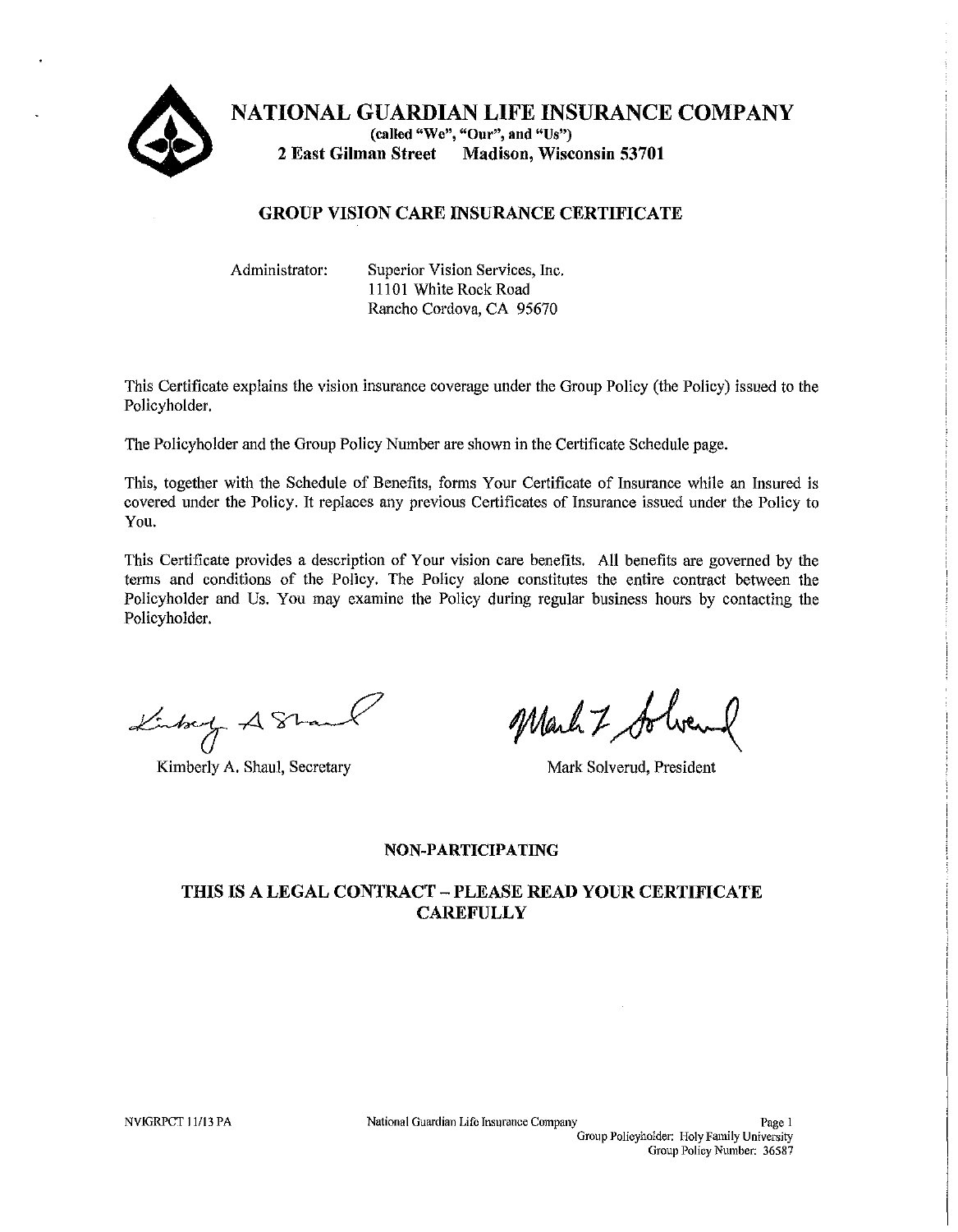# **TABLE OF CONTENTS**

| PART I.    |                                                     | Page 3                                                                               |
|------------|-----------------------------------------------------|--------------------------------------------------------------------------------------|
| PART II.   |                                                     | Page 4                                                                               |
| PART III.  |                                                     | Page 5                                                                               |
| PART IV.   |                                                     | Page 7                                                                               |
|            | А.<br><b>B.</b>                                     | Page 7<br>Page 7                                                                     |
| PART V.    |                                                     | Page 8                                                                               |
| PART VI.   |                                                     | Page 8                                                                               |
| PART VII.  |                                                     | Page 9                                                                               |
| PART VIII. |                                                     | Page 10                                                                              |
|            | A.<br><b>B.</b><br>C.                               | Page 10<br>Page 10<br>Page 10                                                        |
| PART IX.   |                                                     | Page 11                                                                              |
|            | А.<br><b>B.</b>                                     | Page 11<br>Page 11                                                                   |
| PART X.    |                                                     | Page 12                                                                              |
|            | А.<br><b>B.</b><br>C.<br>D.<br>Ε.<br>F.<br>G.<br>Η. | Page 12<br>Page 12<br>Page 12<br>Page 12<br>Page 12<br>Page 12<br>Page 12<br>Page 13 |
| PART XI.   |                                                     | Page 13                                                                              |
| PART XII.  |                                                     | Page 15                                                                              |
| PART XIII. |                                                     | Page 15                                                                              |

 $\ddot{\phantom{a}}$ 

 $\ddot{\phantom{1}}$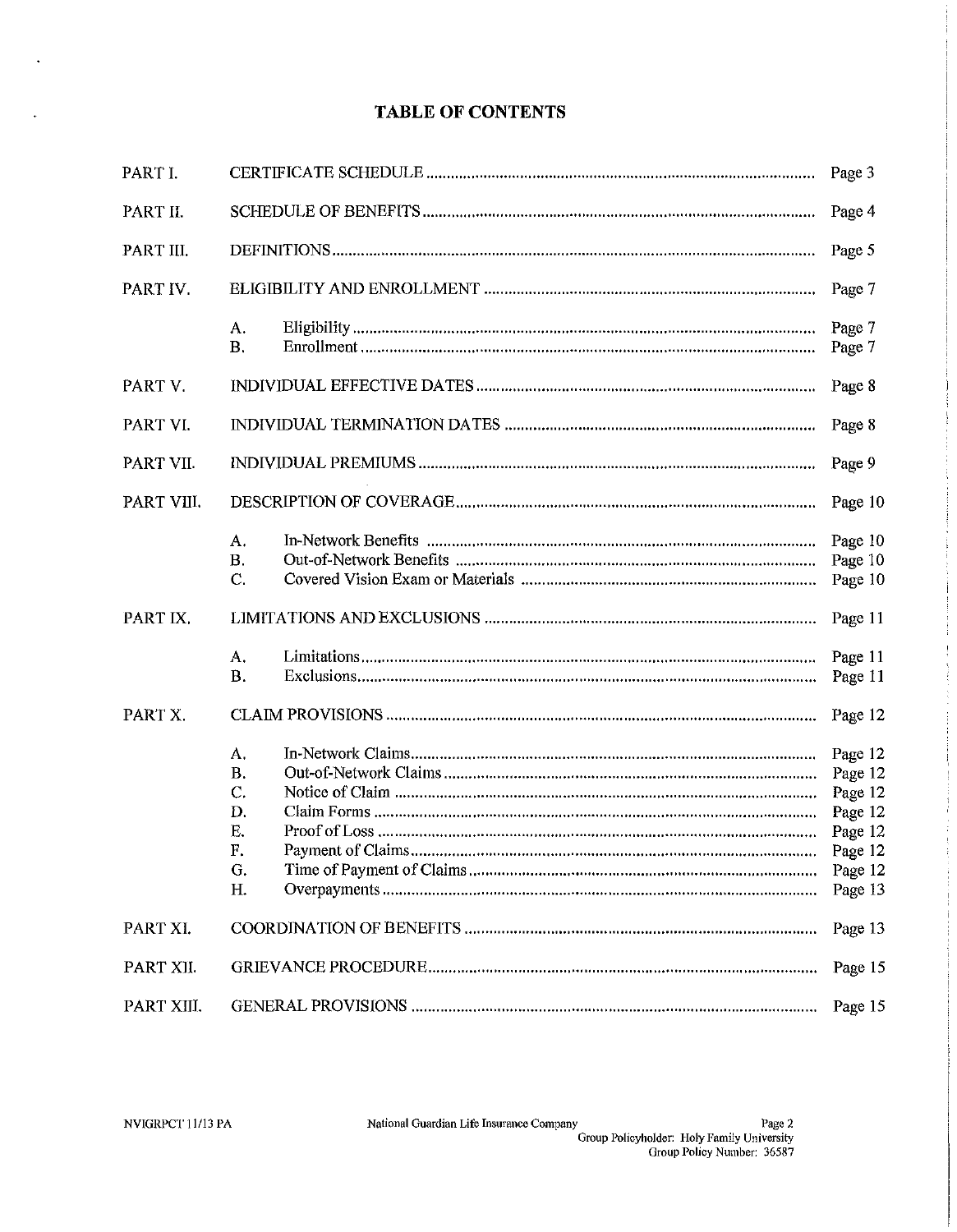# **PART I. CERTIFICATE SCHEDULE**

| <b>Policyholder:</b>              | Holy Family University                                     |
|-----------------------------------|------------------------------------------------------------|
| <b>Group Policy Number:</b>       | 36587                                                      |
| <b>Effective Date:</b>            | November 1, 2017                                           |
| <b>Initial Term:</b>              | 48 Months                                                  |
| <b>Eligible Classes:</b>          | All full-time employees working at least 30 hours per week |
| <b>Waiting Period:</b>            | 1 <sup>st</sup> of the month following date of hire        |
| <b>Mode of Premium Payment:</b>   | <b>MONTHLY</b>                                             |
| <b>Method of Premium Payment:</b> | Remitted by Policyholder                                   |
| <b>Premium Due Date:</b>          | $1st$ of every month                                       |

 $\sim$   $\sim$ 

 $\ddot{\phantom{a}}$ 

 $\ddot{\phantom{a}}$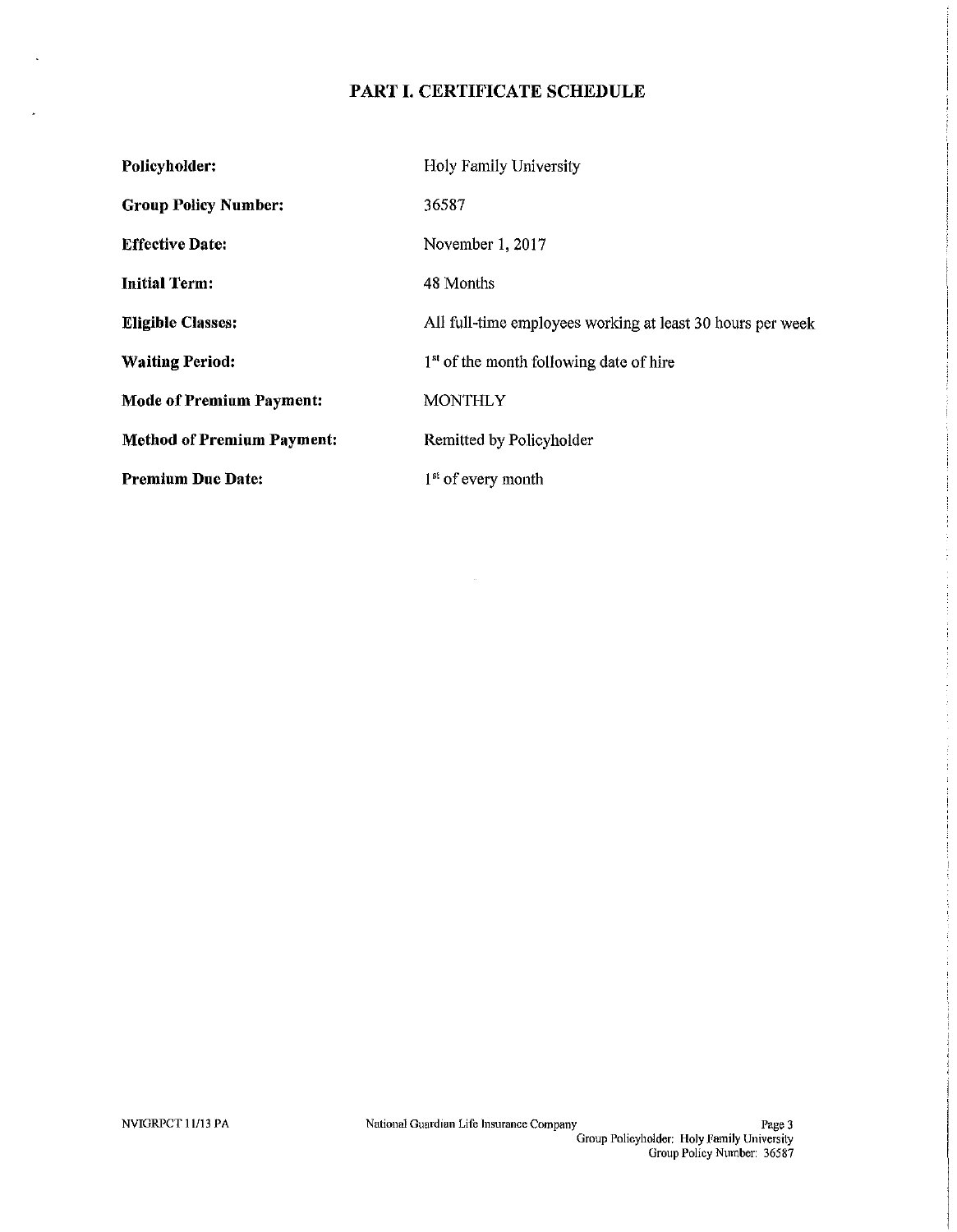# PART II. SCHEDULE OF BENEFITS

| <b>FREQUENCY OF SERVICES</b><br>Your Certificate is on a Rolling Benefit Plan Basis |                      |  |  |
|-------------------------------------------------------------------------------------|----------------------|--|--|
| <b>Vision Exam:</b><br>Once every 24 Months                                         |                      |  |  |
| Once every 24 Months<br><b>Eyeglass Lenses:</b>                                     |                      |  |  |
| <b>Frames:</b>                                                                      | Once every 24 Months |  |  |
| <b>Contact Lenses:</b><br>Once every 24 Months                                      |                      |  |  |
| <b>Contact Lens Fit:</b><br>Once every 24 Months                                    |                      |  |  |

| _________________________      | <b>CO-PAY (PER INSURED)</b> |                          |
|--------------------------------|-----------------------------|--------------------------|
|                                | In-Network Providers:       | Out-of-Network Provider: |
| <b>Vision Exam:</b>            |                             |                          |
| <b>Eyeglass Lenses/Frames:</b> |                             |                          |
| Contact Lens Fit:              | \$30                        | Not Covered              |

| <b>BENEFITS AND ALLOWANCES<sup>1</sup></b> |                                                       |                          |  |
|--------------------------------------------|-------------------------------------------------------|--------------------------|--|
|                                            | In-Network Providers: <sup>6</sup>                    | Out-of-Network Provider: |  |
| <b>Vision Exam:</b>                        |                                                       |                          |  |
| Ophthalmologist (M.D.)                     | Covered in Full                                       | \$52 Allowance           |  |
| Optometrist (O.D.)                         | Covered in Full                                       | \$44 Allowance           |  |
| Materials-Eyeglass Lenses: <sup>3</sup>    |                                                       |                          |  |
| <b>Single Vision</b>                       | Covered in Full                                       | \$28 Allowance           |  |
| Progressive                                | Covered up to the providers retail<br>trifocal amount | \$59 Allowance           |  |
| <b>Bifocals</b>                            | Covered in Full                                       | \$41 Allowance           |  |
| Trifocals                                  | Covered in Full                                       | \$59 Allowance           |  |
| Lenticular                                 | Covered in Full                                       | \$100 Allowance          |  |
| Materials $-$ Frames: $3$                  | \$60 Allowance                                        | \$30 Allowance           |  |
| Materials – Contact Lenses: <sup>4</sup>   |                                                       |                          |  |
| Non-Elective <sup>5</sup>                  | Covered in Full                                       | \$210 Allowance          |  |
| Elective                                   | \$95 Allowance                                        | \$80 Allowance           |  |
| <b>Contact Lens Fit:2</b>                  |                                                       |                          |  |
| <b>Standard</b>                            | Covered in Full                                       | Not Covered              |  |
| Specialty                                  | \$50 Allowance                                        | Not Covered              |  |

<sup>1</sup> Where an "Allowance" is shown, You are responsible for paying any charges in excess of the Allowance.

2 Standard Contact Lens Fitting is for an existing contact lens user who wears disposable, daily wear, or extended wear contact lenses. It includes 2 follow-up visits within 3 months.

Specialty Contact Lens Fitting is for an Insured who has never worn contact lenses or who requires a more complex fit for toric, gas permeable, or multi-focal contact lenses. It includes 2 follow-up visits within 3 months.

<sup>3</sup> Eyeglass Lenses and Frames are paid in lieu of the Contact Lenses benefit.

<sup>4</sup> The Contact Lenses benefit is paid in lieu of Eyeglass Lenses and Frames.

'Prior Authorization required

<sup>6</sup> You may choose to use the insured benefit or take advantage of a sale or coupon, but not both.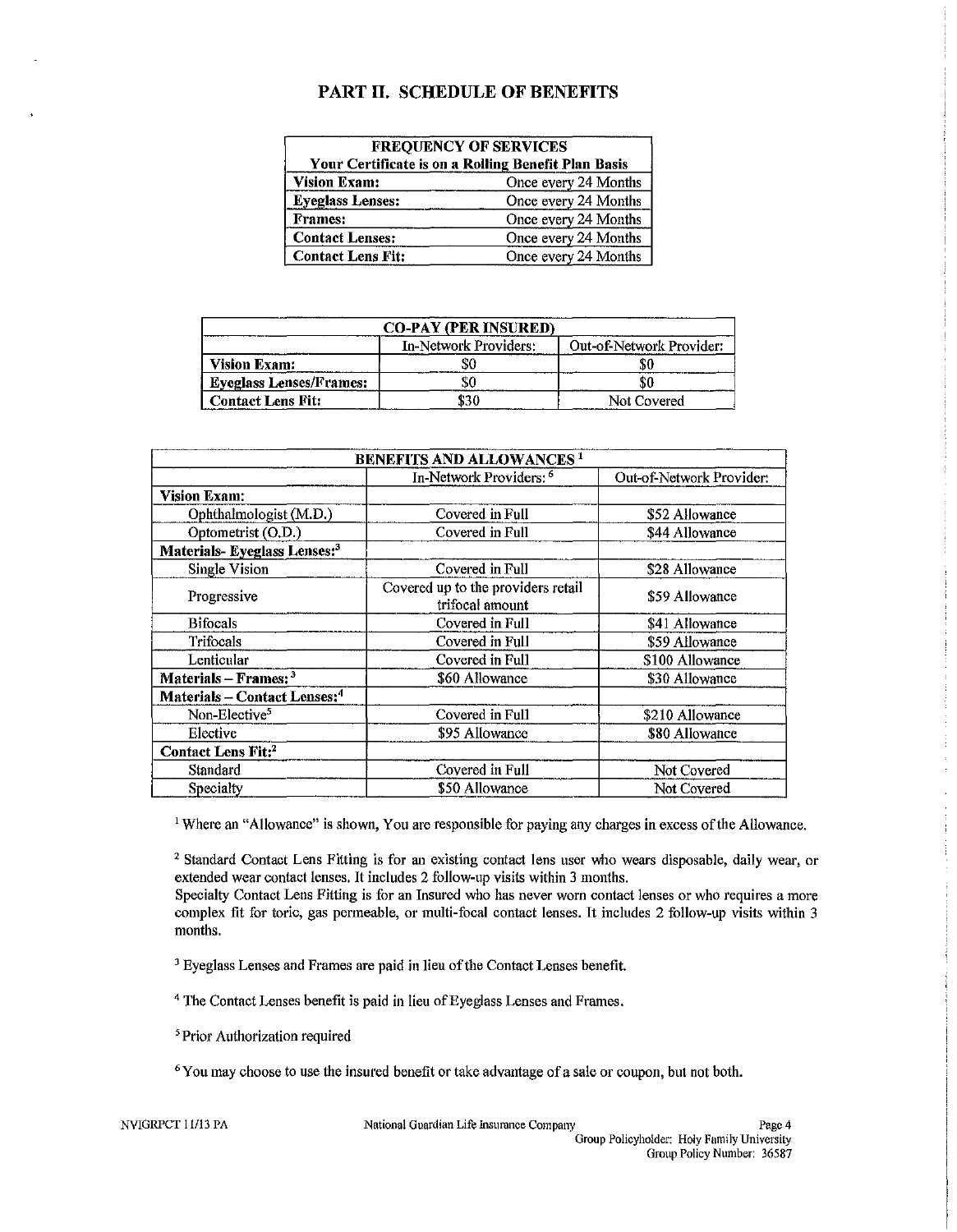#### PART III. DEFINITIONS

Administrator - The entity which provides complete service and facilities for the writing and servicing of the Policy as agreed to in a contract with Us.

Claim - A request for payment of benefits under tbis Certificate.

Co-Pay - An Insured's share of the costs that are incurred by an In-Network Provider. The Co-Pay is paid directly to the Provider at the time services are rendered. If an Out-of-Network Provider is used, the Co-Pay will be deducted from the Out-of-Network Allowance at the time We pay benefits. Co-Pay amounts are listed in the Schedule of Benefits.

Contact Lenses, Elective - Elective contact lenses refer to contact lenses an Insured chooses to wear instead of eyeglasses for reasons of comfort or appearance.

Contact Lenses, Non-Elective - Non-elective Contact Lenses refer to contact lenses that are prescribed solely for the purpose of correcting one of the following medical conditions. These conditions prevent the Insured from achieving a specified level of visual acuity (performance) through the wearing of conventional eyeglasses.

- 1. Aphakia (after cataract surgery). A pair of prescription single vision or multifocal eyeglass lenses and an eyeframe can be provided in addition to Non-Elective Contact Lenses for this condition.
- 2. When visual acuity cannot be corrected to *20170* in the better eye except through the use of Contact Lenses (must be *20160* or hetter).
- 3. Anisometropia of 4.0 diopters or more, provided visual acuity improves to *20160* or better in the weak eye.
- 4. Keratoconus.

Reimbursement of Non-Elective Contact Lenses will be considered as payment in-full if utilizing the services of an In-Network Provider. This benefit provides coverage for the Materials only. It does not include the Contact Lens Fitting fee.

Covered Dependent - Means an Eligible Dependent who is insured under this Certificate.

Covered Vision Exam or Materials  $-$  Means the Vision Exam or Materials that qualify for benefits under the Group Policy. Covered Vision Exams or Materials are shown in the Schedule of Benefits.

Eligible Class - Means the group of people who are eligible for coverage under the Group Policy. The Members of the Eligible Classes are shown in the Certificate Schedule. Each Member of the Eligible Class will qualify for insurance on the date He completes the required Waiting Period, if any.

#### Eligible Dependent - Means a person listed below:

- 1. Your Spouse;
- 2. Your dependent child under age 26, who is your natural or adopted child, step-child, foster child, or child for whom you are a legal guardian.
- 3. Your unmarried child who has reached age 26 and who is:
	- a. primarily dependent upon You for support and maintenance; and
	- b. incapable of self-sustaining employment by reason of mental retardation, mental illness or disorder or physical handicap. Proof of the child's incapacity or dependency must be furnished to Us for an already enrolled child who reaches the age limitation, or when You enroll a new disabled child under the plan.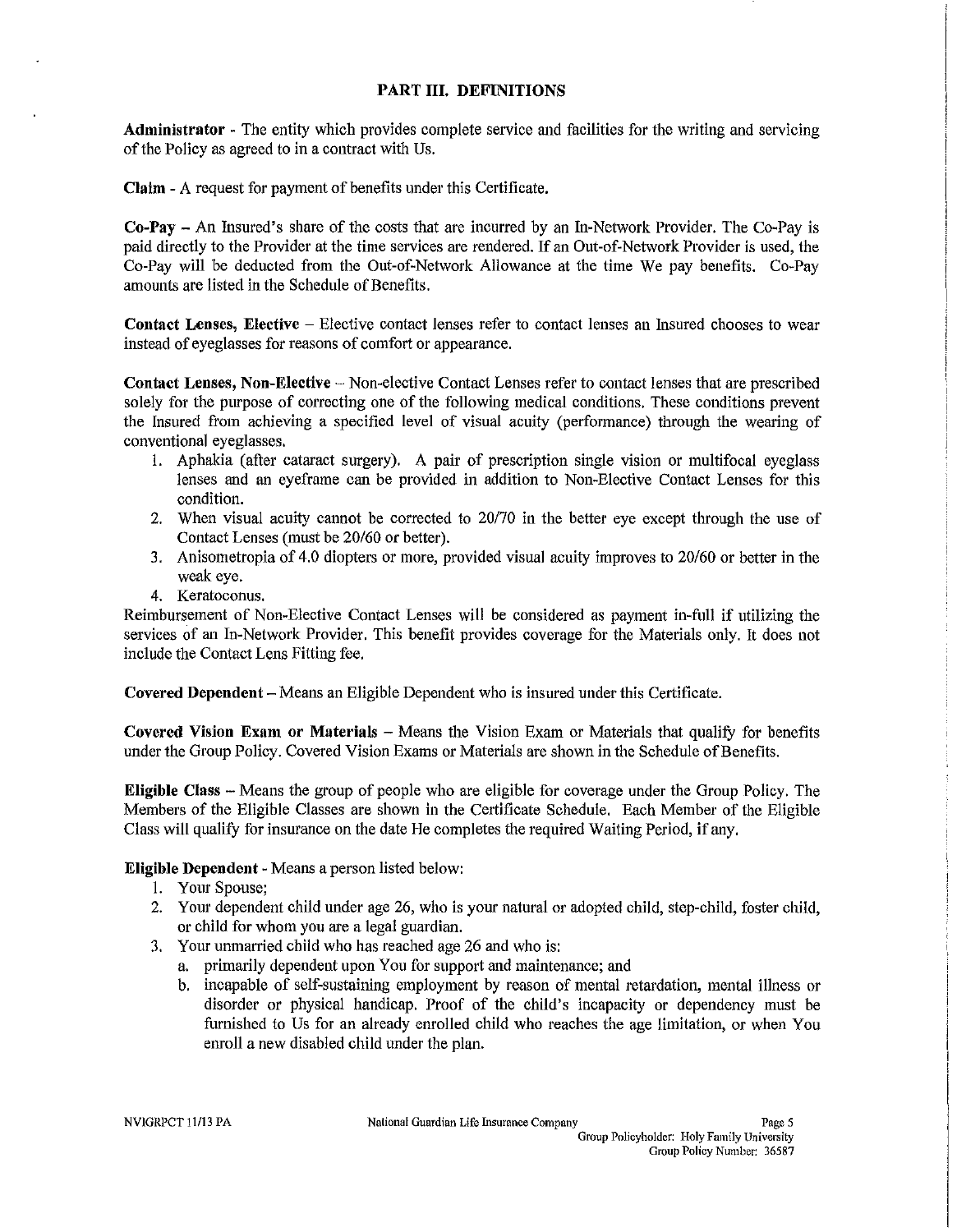Emergency Care - Means Covered Services or Materials provided in or by a hospital emergency facility to an Insured after the development of a condition of sufficient severity, that the absence of prompt medical attention could be expected to result in serious dysfunction of the Insured's eyes or vision.

Eyeglass Lenses  $-A$  standard plastic (CR39) lens, which is optically clear, that will fit an eye glass frame with a lens size less than 61mm in length. Standard multifocallenses include segments through flat top 35 for plastic bifocal and lenticular lenses, through flat top 28 for glass trifocals, and through flat top 35 for plastic trifocals.

He, Him and His – Refers to the male or female gender.

Immediate Family Member - An Insured's parent, step-parent, Spouse, child, step-child, brother or sister.

Initial Term - The period following the group's initial effective date and shown in the Certificate Schedule. Rates are guaranteed not to change during this period, subject to the Premium Adjustments provision.

In-Network Provider - An Ophthalmologist, Optometrist or Optician who has entered into an agreement with the Administrator to provide the Covered Vision Exam or Materials at an agreed to cost. When an In-Network Provider is used, the Insured will generally incur less out-of-pocket cost for the services rendered.

In-Network Provider Directory - A list of In-Network Providers and the services they are contracted for in Your area. The list will be updated periodically.

Insnred- Means a person for whom insurance under the Policy has become effective.

Materials - Means corrective Eyeglass Lenses, Frames and Contact Lenses.

Member – Means a person who belongs to an Eligible Class of the Policyholder.

Ophthalmologist- A person who is licensed by the state in which he or she practices as a Doctor of Medicine or Osteopathy and is qualified to practice within the medical specialty of ophthalmology. The Ophthalmologist cannot be 1) the Insured; 2) an Immediate Family Member; or 3) retained by the Policyholder.

Optician - A person or business that grinds and/or dispenses Eyeglass Lenses and Contact Lenses prescribed by either an Optometrist or Ophthalmologist. The Optician cannot be: 1) the Insured; 2) an Immediate Family Member; or 3) retained by the Policyholder. The Optician must be licensed by the state in which services are rendered, if such state requires licensing.

**Optometrist**  $- A$  person licensed to practice optometry as defined by the laws of the state in which services are rendered. The Optometrist cannot be 1) the Insured; 2) an Immediate Family Member; or 3) retained by the Policyholder.

Ont-of-Network Provider - An Ophthalmologist, Optometrist or Optician who is not an In-Network Provider. These providers have not entered into an agreement with Us to limit their charges. They are not listed in the In-Network Provider Directory.

Plano Lens - A lens that has no refractive power.

**Policyholder -** The entity stated on the front page of the Policy.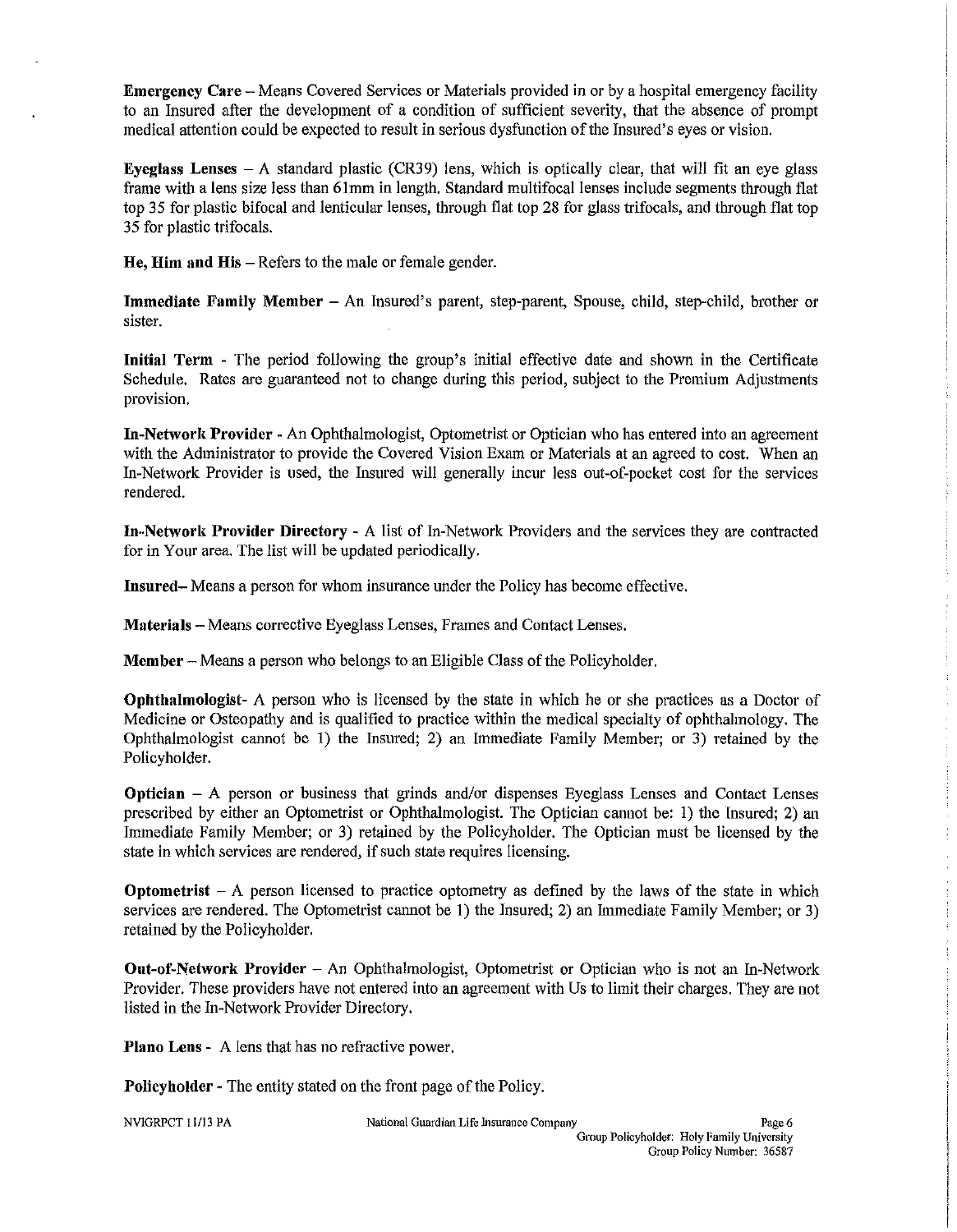Re-enrollee - Any Insured who terminated his coverage, and then subsequently re-enrolled for coverage at a later date. Benefits may be limited for Re-enrollees.

Reserve Full-Time Student - An Insured full-time student who is:

- 1. a member of the Pennsylvania National Guard or any reserve component of the armed forces of the United States who is called and ordered to active duty (other than active duty for training) for a period of 30 or more consecutive days; or
- 2. a member of the Pennsylvania National Guard ordered to active State duty, including duty under 35 Pa. C.S. Ch. 76 (relating to Emergency Management Assistance Compact), for a period of 30 or more consecutive days.

Rolling Benefit Plan - Benefits begin anew 24 months from the date of service.

Spouse - Your legally recognized spouse in the state where You reside.

Vision Exam - An examination of principal vision functions. A Vision Exam includes, but is not limited to, case history, examination for pathology or anomalies, job visual analysis, refraction, visual field testing and tonometry, if indicated. The exam must be consistent with the community standards, rules and regulations of the jurisdiction in which the provider's practice is located.

You or Your - The Member.

Waiting Period - The period of time a Member must wait before any Insured is eligible for coverage. The Waiting Period, if any, is specified in the Policyholder's Group Application and shown in the Certificate Schedule.

# PART IV. ELIGIBILITY AND ENROLLMENT

# A. ELIGIBILITY

To be eligible for coverage under the Policy, an individual must:

- 1. be a Member of an Eligible Class of the Policyholder, as defined in the Certificate Schedule; and
- 2. satisfy the Waiting Period, if any.

The Member's Eligible Dependents are also eligible for coverage, provided that Dependent coverage is provided under the Policy.

Dual Eligibility Status: If both a Member and his Spouse are in an Eligible Class of the Policyholder, enrollment will default to the Policyholder's rules.

#### B. ENROLLMENT

The term "Enrollment" means written or electronic application for coverage on an enrollment form furnished or approved by Us. Coverage wiIl not become effective until the Member has enrolled for coverage, and paid the required premium, if any.

Initial Enrollment: Members should enroll for coverage within 31 days of the Waiting Period.

Open Enrollment: Members may enroll during an open enrollment period. Open enrollment is a period of time specified by the Policyholder. It usually occurs once each Calendar Year but may, at the Policyholder's discretion, occur more frequently. Other changes may also be restricted to Open Enrollment periods.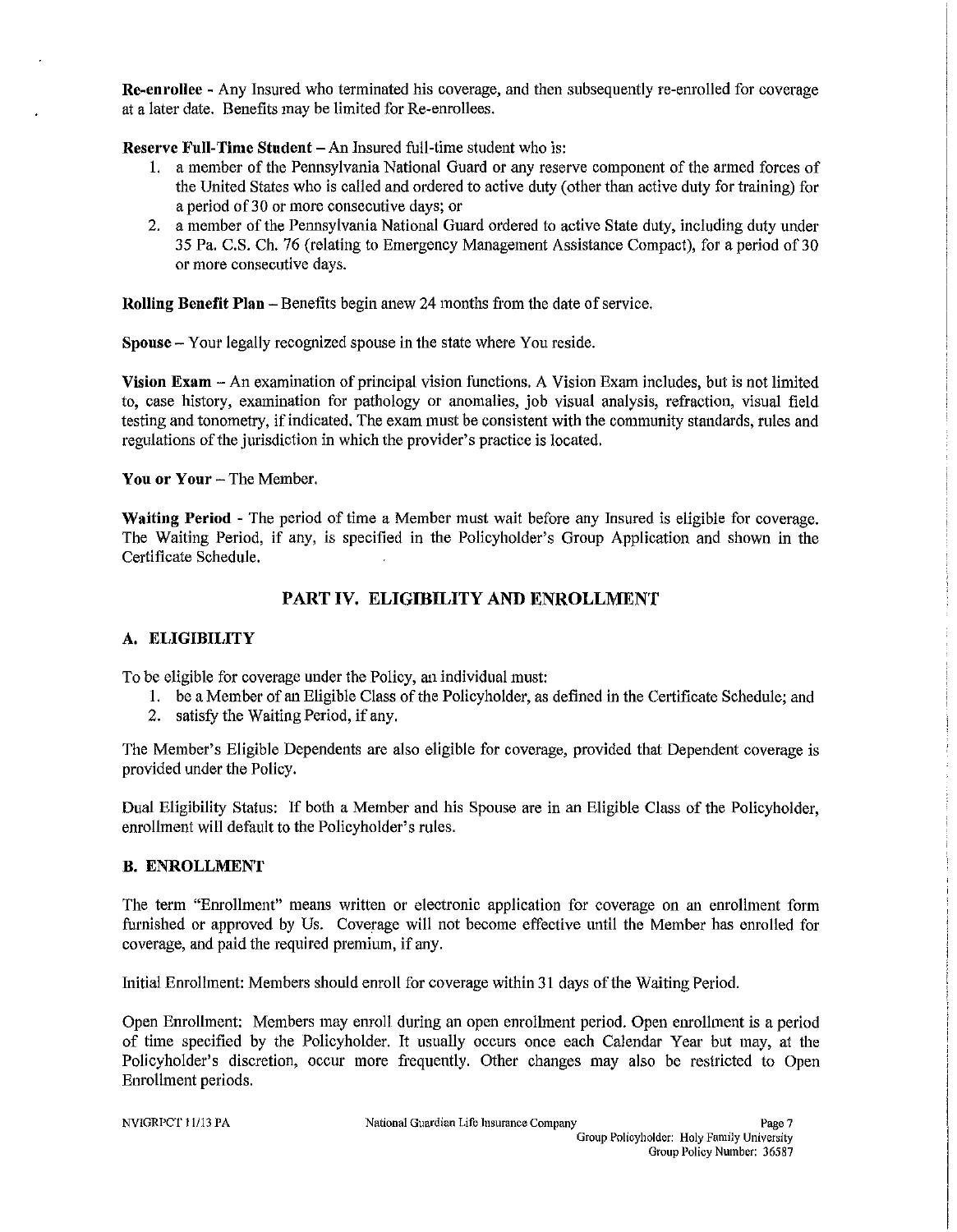Change in Family Status: Members may enroll or change their coverage if a change in family status occurs, provided written application to enroll is made within 31 days of the event. A change in family status means any of the following events:

- I. Marriage;
- 2. Divorce or legal separation;
- 3. Birth or adoption of a child;
- 4. Death of a Spouse or child;
- 5. Other changes as permitted by the Policyholder.

# PART V. INDIVIDUAL EFFECTIVE DATES

Your coverage will be effective on the later of the foIlowing dates, provided that any required premium is paid to Us:

- I. the Policyholder's Effective Date, shown on the Certificate Schedule; or
- 2. the date You meet all the Eligibility and Enrollment requirements.

For Eligible Dependents acquired after Your effective date of coverage, by reason of marriage, birth or adoption, coverage is effective on the date specified by the Policyholder. This is subject to our receipt of the required Enrollment and payment of the premium, if any.

Newborn Coverage: Any child born to any Insured is covered from the moment of birth to 31 days or until released from the hospital. A notice of birth, together with any additional premium, must be submitted to Us within 31 days of the birth in order to continue the coverage beyond the initial 3 I-day period.

Adopted Children: A child adopted by You is covered from the date of placement. Coverage will continue unless the child's placement is disrupted prior to legal adoption. A notice of placement for adoption, together with any additional premium, must be submitted to Us within 31 days of the placement in order to continue the coverage beyond the initial 3 I-day period.

# PART VI. INDIVIDUAL TERMINATION DATES

Coverage for all Insureds stops on the earliest of the following dates:

- I. the date the Policy terminates;
- 2. the date the Policyholder's coverage terminates under the Policy;
- 3. the last day of the month in which You are no longer an eligible Member;
- 4. the date You die;
- 5. on any premium due date, if full payment for Your insurance is not made within 31 days following the premium due date.

In addition, coverage for each Covered Dependent stops on the earliest of:

- I. the date He is no longer an Eligible Dependent;
- 2. the date We receive your request to terminate Covered Dependent coverage. This is subject to any limitation imposed by the Policyholder as to when a change is permitted; e.g. under an Open Enrollment period.

Extended Benefits for Reserve FnIl-Time Stndents: Insurance coverage for a Reserve Full-Time Student will be extended for a period of time equal to the duration of the student's service on active duty or active State duty or, if earlier, until the Insured is no longer a full-time student. Coverage for a Reserve Full-Time Student wiU not terminate due to age, when the student's educational program was interrnpted because of military duty.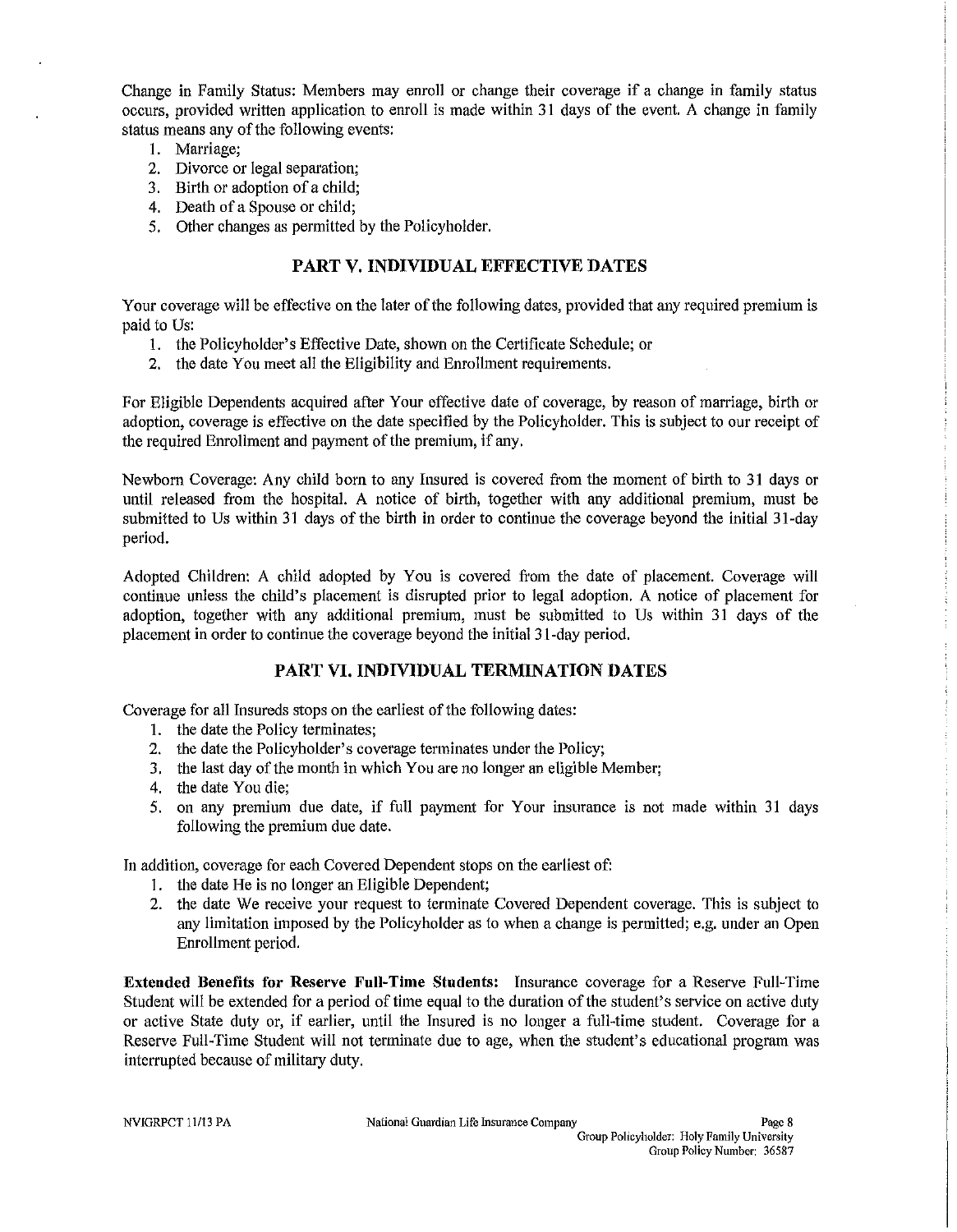In order to quality for this extension of benefits, You must submit a form approved by the Department of Military and Veterans Affairs notifying Us of each of the following occurrences:

- 1. the student has been placed on active duty;
- 2. the student is no longer on active duty; and
- 3. the student has re-enrolled as a full-time student for the first term or semester starting sixty (60) or more days after his or her release from active duty.

### **PART VII. INDIVIDUAL PREMIUMS**

Members may be required to contribute, either in whole or in part, to the cost of their insurance. This is subject to the terms established by the Policyholder. Your premium contributions, if required, are remitted to Us in one of two ways:

- 1. You contribute to the cost of the insurance through the Policyholder, who then submits payment to Us; or
- 2. You pay Your premiums directly to Us.

The Certificate Schedule shows the method of premium payment.

The first premium is due on the Effective Date. Premiums after the first are due on the Premium Due Date or within the grace period.

**GRACE PERIOD:** A grace period of thirty-one (31) days is granted for the payment of each premium due after the first. The coverage stays in force, unless We are given written notice that the insurance is to be ended before the Grace Period.

**RIGHT TO CHANGE PREMIUM RATES:** We have the right to change the premium rates on any premium due date after the Initial Term. After the Initial Term, We will not increase the premium rates more than once in any twelve (12) month period. We will notify the Policyholder in writing at least forty-five (45) days before any increase in premium rates. This is subject to the Premium Adjustments provision, as stated below. Any premium change will be done on a class basis only.

**PREMIUM ADJUSTMENTS:** The Company may adjust the premium rate on the Policy Anniversary Date, including during any applicable premium rate guarantee period, if any one of the following occurs: 1. The terms of this Policy change;

- 2. The number of Insureds increase or decrease by more than 15% since the later of the Policy Effective Date and the date of the last renewal of the Policy;
- 3. Coverage is reinstated following failure to pay premium during the Grace Period;
- 4. An acquisition, merger, consolidation, divestiture, corporate reorganization or purchase or sale of assets affecting, increasing or decreasing by 15% or more the number of Insureds.
- 5. Any federal, state, or other law or regulation is enacted, adopted, amended, or requiring implementation that affects: (a) Our benefit obligations under this Policy; or (b) any monetary assessments, or changes in those assessments, We are required to pay.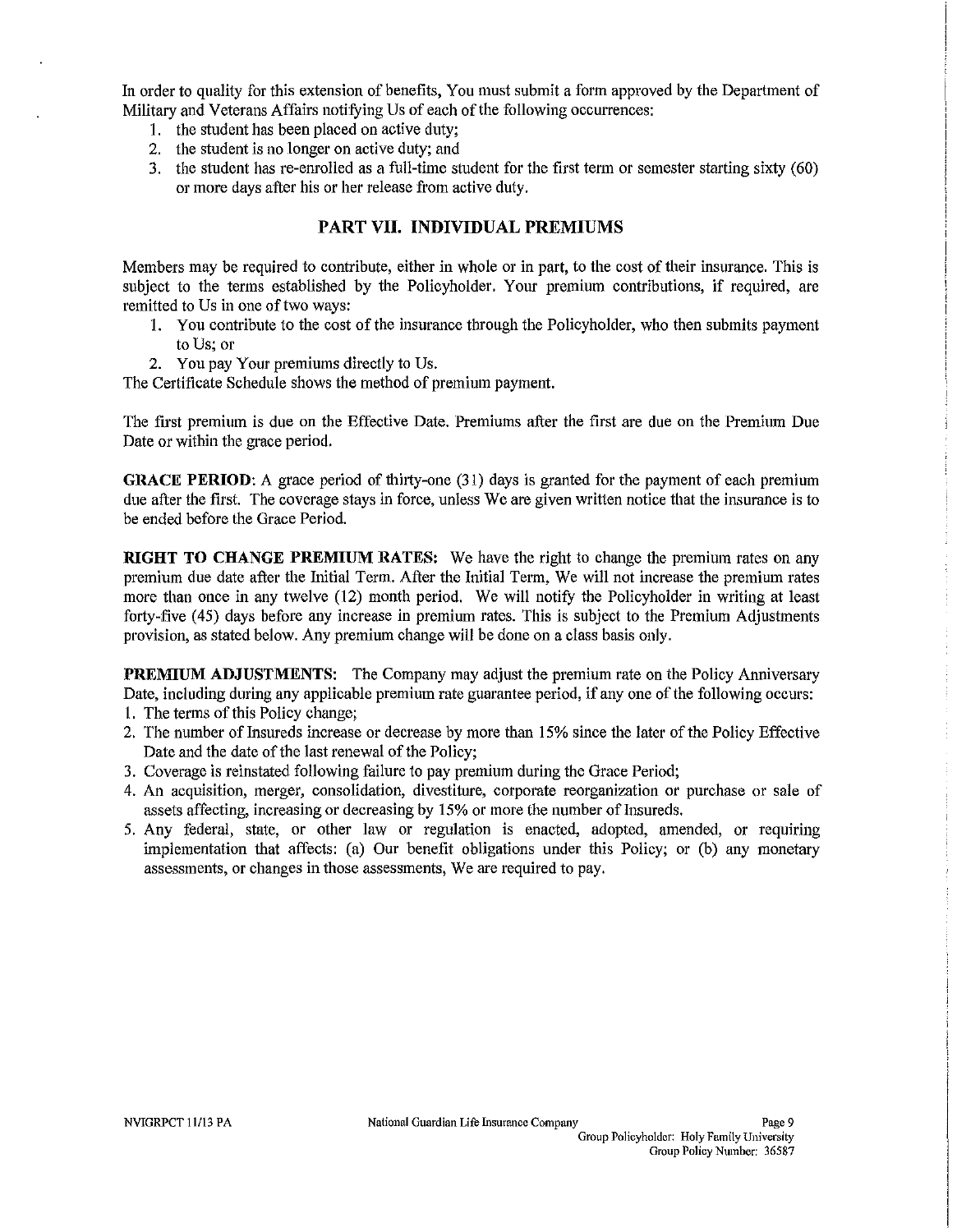# **PART VIII. DESCRIPTION OF COVERAGE**

We pay a benefit if an Insured receives a Covered Vision Exam or Materials from an In-Network Provider at the allowable Frequency while his coverage under this Certificate is in force. An Insured may choose to receive vision care services from either an In-Network Provider or an Out-of-Network Provider. If an In-Network Provider is chosen, the Insured will generally incur less out-of-pocket cost (unless the Policyholder has selected an In-Network Provider Plan only.)

#### A. **IN-NETWORK BENEFITS**

When You enroll for coverage, an In-Network Provider Directory will be made available to You with the names, phone numbers and addresses of In-Network Providers. A provider's status may occasionally change. We recommend that You call the Administrator to verify the provider's participation status in the network. You may change providers at any time without notice to the Administrator.

When benefits are payable for a Covered Vision Exam or Materials received from an In-Network Provider, We will pay the In-Network Provider directly, based on the In-Network benefits shown in the Schedule of Benefits. The Insured pays any required Co-Pay and any charges above the covered benefits to the In-Network Provider. The In-Network Provider takes care of claims submission and administrative services.

Note Exception: If you use the services of an In-Network Provider but take advantage of a sale, coupon, or other in-store special, the Provider may require that you pay in full and submit Your receipt for reimbursement at the Out-of-Network reimbursement.

Both the Co-Pay and the Frequency for a Covered Vision Exam or Materials are shown in the Schedule of Benefits.

#### **B. OUT-OF-NETWORK BENEFITS**

If an Insured chooses to use an Out-of-Network Provider, You pay the provider in full. When benefits are payable, We will reimburse You up to the amount of Out-of-Network benefits shown in the Schedule of Benefits, less any Co-Pay. It is your responsibility to send us a Claim by submitting the itemized invoice or receipt to us (See the "Notice of Claim" provision.). Any Co-Pay that applies should not be paid to the Out-of-Network Providers, as it will be deducted from Us at the time the claim is processed.

#### C. **COVERED VISION EXAM OR MATERIALS**

Covered Vision Exams or Materials are shown in the Schedule of Benefits. In order to be a Covered Vision Exam or Material, the Vision Exam or Materials must be furnished to an Insured:

- I. To check or improve their vision condition;
- 2. Within the allowable Frequency shown in the Schedule of Benefits;
- 3. By an Ophthalmologist, Optometrist or Optician.

In no event will coverage exceed the lesser of:

- 1. the actual cost incurred of the Covered Vision Exam or Materials; or
- 2. the limits of coverage shown in the Schedule of Benefits.

#### **D. EMERGENCY CARE**

If an Insured receives Emergency Care and cannot reasonably reach an In-Network Provider, payment for Covered Services or Materials related to the emergency will be made at the same level and manner as if the Insured reached an In-Network Provider.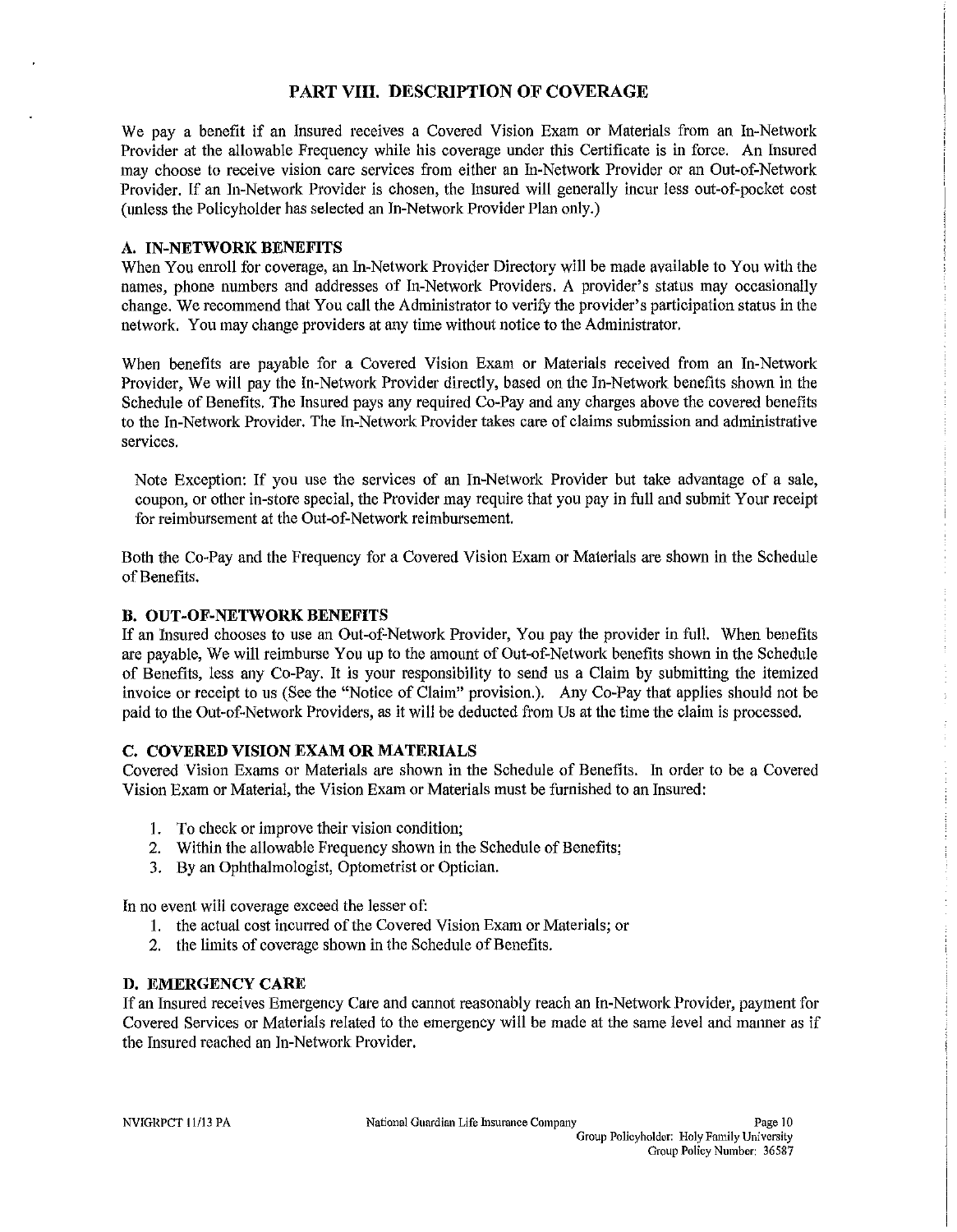# **PART IX. LIMITATIONS AND EXCLUSIONS**

The Contact Lenses benefit is paid in lieu of Eyeglass Lenses and Frames. An Insured is eligible to receive benefits under the Eyeglass Lenses Benefit and the Frame benefit only after the Contact Lenses benefit Frequency has ended.

The Eyeglass Lenses benefit and the Eyeglass Frame benefit is paid in lieu of the Contact Lenses benefit. An Insured is eligible to receive benefits under the Contact Lenses and the Eyeglass Frame benefit only after the Eyeglass Lenses benefit Frequency has ended.

A Re-Enrollee who terminates coverage voluntarily or involuntarily and then subsequently re-enrolls for coverage under this plan within a 24 month period may be snbject to limited benefits corresponding with the Plan frequency.

This Plan is designed to cover "standard" or "basic" eyeglass lenses and frames. Add-on charges for specialty lenses and lens applications are not covered. These extra charges are paid directly to the provider by the member. Some items requiring additional charges are listed below under Exclusions.

#### **EXCLUSIONS**

No benefits are payable for the any of the following conditions, procedures and/or materials, unless otherwise specifically listed as a covered benefit in the Schedule of Benefits:

- 1. Replacement frames *andlor* lenses, (Including Low Vision Devices) except at normal intervals when covered services are otherwise available;
- 2. Plano or non-prescription lenses or sunglasses;
- 3. Orthoptics, vision training and any associated supplemental testing;
- 4. Frame cases;
- 5. Low (subnormal) vision aids or aniseikonic lenses;
- 6. Medical and surgical treatment of the eyes;
- 7. Charges incurred after (a) the Policy ends; or (b) the Insured's coverage under the Policy ends, except as stated in the Policy;
- 8. Experimental or non-conventional treatment or device;
- 9. Any eye examination or corrective eyewear required by an Employer as a condition of employment;
- 10. Services and materials provided by another vision plan except in the case of Coordination of Benefits;
- 11. Services for which benefits are paid by Worker's Compensation;
- 12. Benefits provided under the employee's medical insurance except in the case of Coordination of Benefits;
- 13. Blended bifocal lenses;
- 14. Groove, Drill or Notch, and Roll and Polish;
- 15. Two pairs of glasses, in lieu of bifocals, trifocals or progressives;
- 16. Coating on lenses (Factory scratch coat, anti-reflective, sunglass colors, etc.);
- 17. Cosmetic items;
- 18. Faceted lenses;
- 19. High-Index Lenses;
- 20. Laminated Lenses;
- $21$ . Oversize Lenses any lens with an eye size of 61mm or greater;
- 22. Photochromic (Transition) lenses;
- 23. Polaroid lenses;
- 24. Polished bevel lenses;
- 25. Polycarbonate lenses;
- 26. Prism lenses;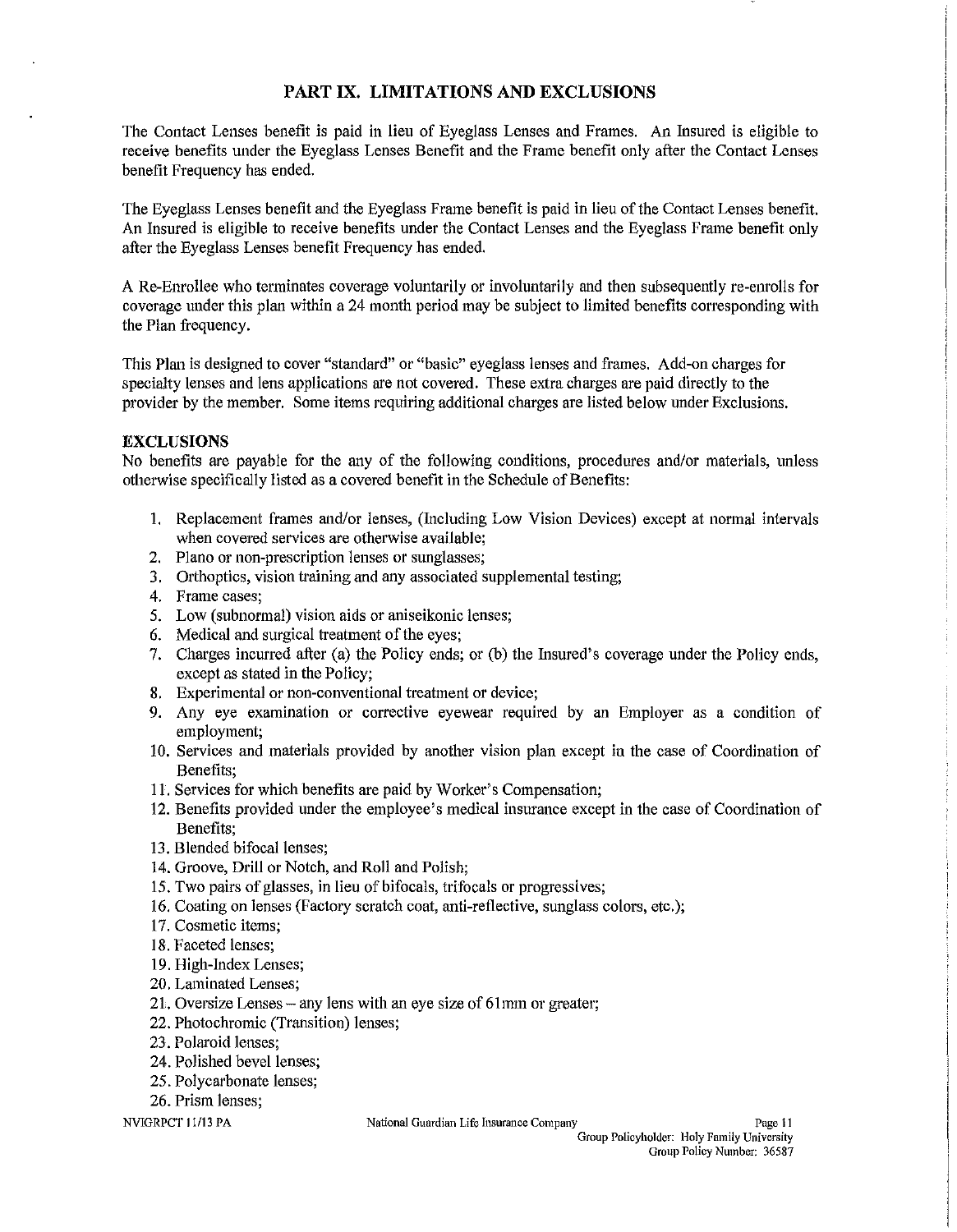#### 27. Slab-off lenses;

28. Tints (except Pink tint #1 and #2);

- 29. Ultra-violet tint or coating;
- 30. Additional cost for contact lenses over the allowance;
- 31. Additional cost for a frame over the allowance;
- 32. Progressive Power Lenses·

'Progressive Power Lens Benefit. If this type of lens is not a covered benefit under your Certificate, the Provider will apply the retail charge for standard trifocal lenses against the charge for the style of progressive lens You have selected. You pay the Provider the difference, if any, between the two.

### PART X. CLAIM PROVISIONS

#### A. IN-NETWORK CLAIMS

When an Insured receives services from an In-Network Provider, the provider will handle all claims and administrative services for You. In-Network Providers submit charges directly to the Administrator. (Note the exception under Part VIll.A, "In-Network Benefits".)

#### B. OUT -OF-NETWORK CLAIMS

In order to pay benefits for covered services provided by an Out-of-Network Provider, You must furnish written proof of loss. Your Claim must be sufficient to identify the Insured, the name of the Policyholder and Your Group Policy Number. Claim forms are available through the Administrator, or You may submit itemized receipts for services.

#### C. NOTICE OF CLAIM

Written notice of claim must be given to Us within 20 days after the loss starts or as soon as reasonably possible. Notice should be sent to Our Administrator at the following address:

> National Guardian Life Insurance Company c/o Superior Vision Services, Inc. PO Box 967 Rancho Cordova, CA 95741

#### D. CLAIM FORMS

When the Administrator receives notice of Claim that does not contain all necessary information, forms for filing proof of loss will be sent to You along with a request for the missing information. If these forms are not sent within fifteen (15) days after receiving notice of claim, You wiIl meet the proof of loss requirements if the Administrator is given written proof of the nature and extent of the loss within the time stated in the Proof of Loss provision.

#### E. PROOF OF LOSS

Written proof of loss must be given to the Administrator within ninety (90) days after the loss begins. We will not deny nor reduce any claim if it was not reasonably possible to give proof of loss in the time required. In any event, proof must be given to the Administrator within one (I) year after it is due, unless You are legally incapable of doing so.

#### F. PAYMENT OF CLAIMS

Benefits will be paid to You unless an Assignment of Benefits has been requested by the Insured. Benefits due and unpaid at Your death will be paid to Your estate. Any payment made by Us in good faith pursuant to this provision will fully release Us to the extent of such payment.

#### G. TIME OF PAYMENT OF CLAIMS

Benefits payable under this Policy will be paid immediately upon Our receipt of written proof of loss.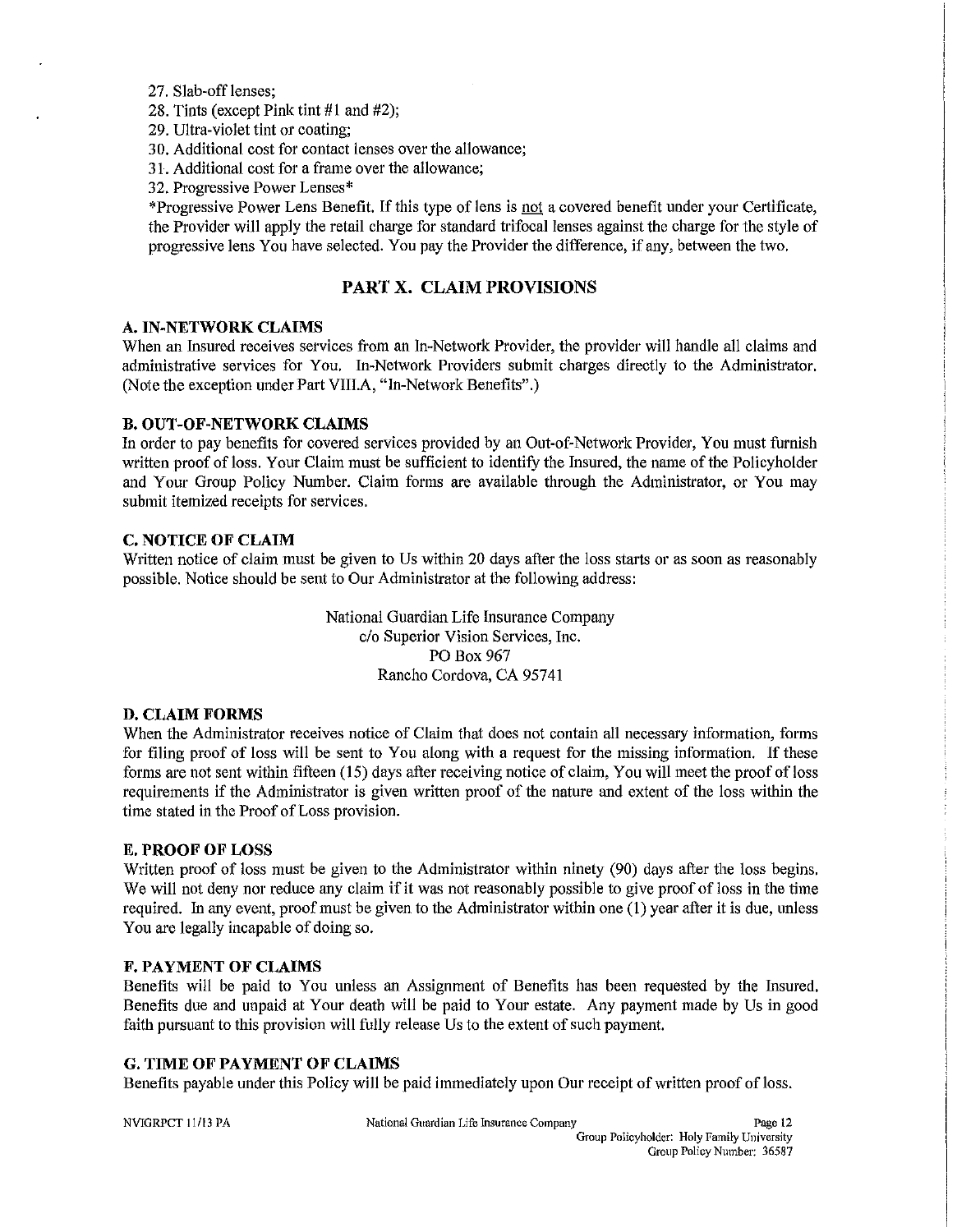#### H. OVERPAYMENTS

If we pay a benefit and it is later shown that a lesser amount should have been paid, We will be entitled to a refund of the excess. This applies to payments made to You, to a Covered Dependent, or to the provider of the Covered Vision Exam or Materials.

# PART XI. COORDINATION OF BENEFITS (COB)

This provision applies when an Insured has vision coverage under more than one Plan, as defined below. The benefits payable between the Plans will be coordinated.

#### A. DEFINITIONS RELATED TO COB

- I. Allowable Expense: An expense that is considered a covered charge, at least in part, by one or more of the Plans. When a Plan provides benefits by services, reasonable cash value of each service will be treated as both an Allowable Expense and a benefit paid.
- 2. Coordination of Benefits: Taking other Plans into account when We pay benefits.
- 3. Plan: Any plan, including this one that provides benefits or services for vision services on either a group or individual basis. "Plan" includes group and blanket insurance and self-insured and prepaid plans. It includes govermnent plans, plans required or provided by statute (except Medicaid), and no fault insurance (when allowed by law). "Plan" shall be treated separately for that part of a plan that reserves the right to coordinate with benefits or services of other plans and that part which does not.
- 4. Primary Plan: The Plan that, according to the rules for the Order of Benefit Determination, pays benefits before a1l other Plans.

# B. BENEFIT COORDINATION

Benefits will be adjusted so that the total payment under all Plans is no more than 100 percent of the Insured's Allowable Expense. In no event will total benefits paid exceed the total payable in the absence of COB.

If an Insured's benefits paid under this Plan are reduced due to COB, each benefit will be reduced proportionately.

Only the amount of any benefit actually paid will be charged against any applicable beoefit maximum.

#### C. THE ORDER OF BENEFIT DETERMINATION

- I. When this is the Primary Plan, We will pay benefits as if there were no other Plans.
- 2. When a person is covered by a Plan without a COB provision, the Plan without the provision will be the Primary Plan.
- 3. When a person is covered by more than one Plan with a COB provision, the order of benefit payment is as follows:
	- a. Non-dependent/Dependent. A Plan that covers a person other than as a dependent will pay before a Plan that covers that person as a dependent.
	- b. Dependent Child/Parents Not Separated or Divorced. For a dependent child, the Plan of the parent whose birthday occurs first in the Calendar Year will pay henefits first. If both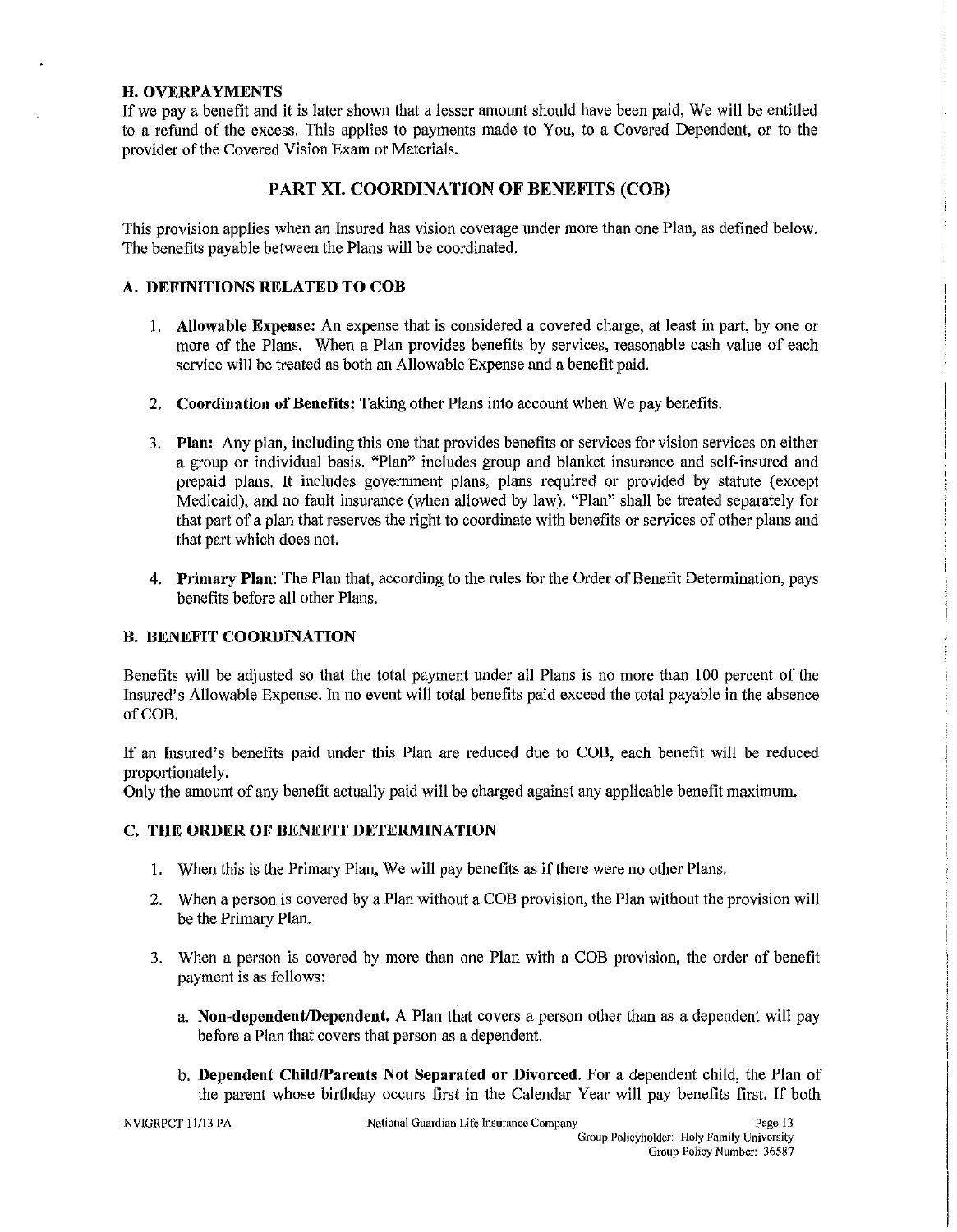parents have the same birthday, the Plan that has covered the dependent child for the longer period will pay first. If the other Plan uses gender to determine which Plan pays first, We will also use that basis.

- c. Dependent Child/Separated or Divorced Parents. If two or more Plans cover a person as a Dependent of separated or divorced parents, benefits for the child are determined in the following order:
	- i. The Plan of the parent who has responsibility for providing insurance as determined by a court order;
	- ii. The Plan of the parent with custody of the child;
	- iii. The Plan of the Spouse of the parent with custody; and
	- iv. The Plan of the parent without custody of the child.
- d. Dependent Child/Joint Custody: If the joint custody court decree does not specifically state which parent is responsible for the child's medical expenses, the rules as shown for Dependent Child/Parents Not Separated or Divorced shall apply.
- e. Active/Inactive Employee. The Plan which covers the person as an employee who is neither laid off nor retired (or as that employee's dependent) is Primary over the Plan which covers that person as a laid off or retired employee. If the other Plan does not have this rule, and as a result, the Plans do not agree on the order of benefits, this rule is ignored.
- f. Longer/Shorter Length of Coverage. When an order of payment is not established by the above, the Plan that has covered the person for the longer period of time will pay first.

#### D. RIGHT TO RECEIVE AND RELEASE NEEDED INFORMATION

We may release to, or obtain from, any other insurance company, organization or person information necessary for COB. This will not require the consent of, or notice to You or any claimant. You are required to give Us information necessary for COB.

#### E. RIGHT TO MAKE PAYMENTS TO ANOTHER PLAN

COB may resnlt in payments made by another Plan that should have been made by Us. We have the right to pay such other Plan all amounts it paid which would otherwise have been paid by Us. Amonnts so paid will be treated as benefits paid under this Plan. We will be discharged from liability to the extent of such payments.

#### F. RIGHT TO RECOVERY

COB may result in overpayments by Us. We have the right to recover any excess amounts paid from any person, insurance company or other organization to whom, or for whom, payments were made.